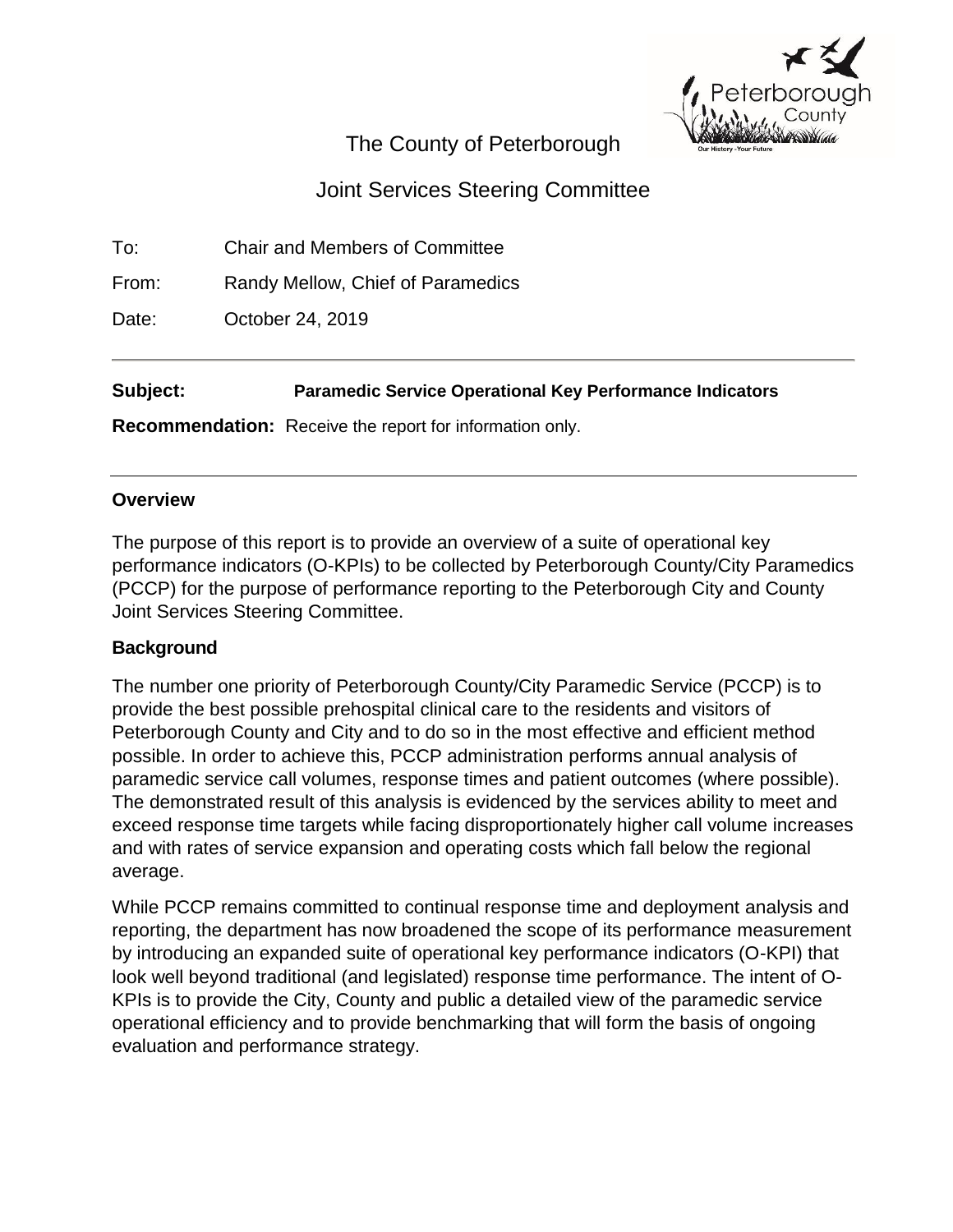# **Analysis**

Building on the Performance Measures Inventory created by the EMS Chiefs of Canada (now Paramedic Chiefs of Canada), PCCP has initiated data collection and analysis to inform the following reportable O-KPIs. These operational measures have been selected and prioritized based on universality, ease of defining and perceived funding value. The proposed measures will be collected and analyzed on an annual basis with year over year comparison and, where possible, performance will be evaluated against a selection of comparator Paramedic Services. Summary of O-KPI Measure will be reported to JSSC annually.

In addition to O-KPIs, a suite of Clinical Key Performance Measures (C-KPI) is currently being developed by the Paramedic Chiefs of Canada. PCCP has representation on the C-KPI working group and as universally applicable C-KPIs are developed, PCCP will be working to incorporate the relevant C-KPI Measures into the annual Performance Reporting.

The current proposed Operational Key Performance Indicators include the following:

# **Response Time Performance**

RTP-1 Response Time Performance Plan (RTPP) RTPP Urban RTP-2 RTPP Suburban/Rural RTP-3 RTPP Remote (in development) RTP-4 90<sup>th%</sup> Response Time Urban RTP-5 90<sup>th%</sup> Response Time Suburban/Rural RTP-6 90th% Response Time Remote (in development)

# **Volume Measures**

V-1 Paramedic Service Emergency Events (C-3,4) per 1000 Population V-2 Paramedic Service Non-Emergency Events (C-1,2) per 1000 Population

## **Utilization Measures**

U-1 System Utilization Rate (UHU) U-2 Ambulance Resource Level Zero Rate

## **System Design/Deployment Measures**

SD-1 Average at Hospital Time SD-2 Average Offload Time SD-3 90th% at Hospital Time SD-4 90<sup>th</sup>% Offload Time SD-5 Advanced Care Paramedic Capture Rate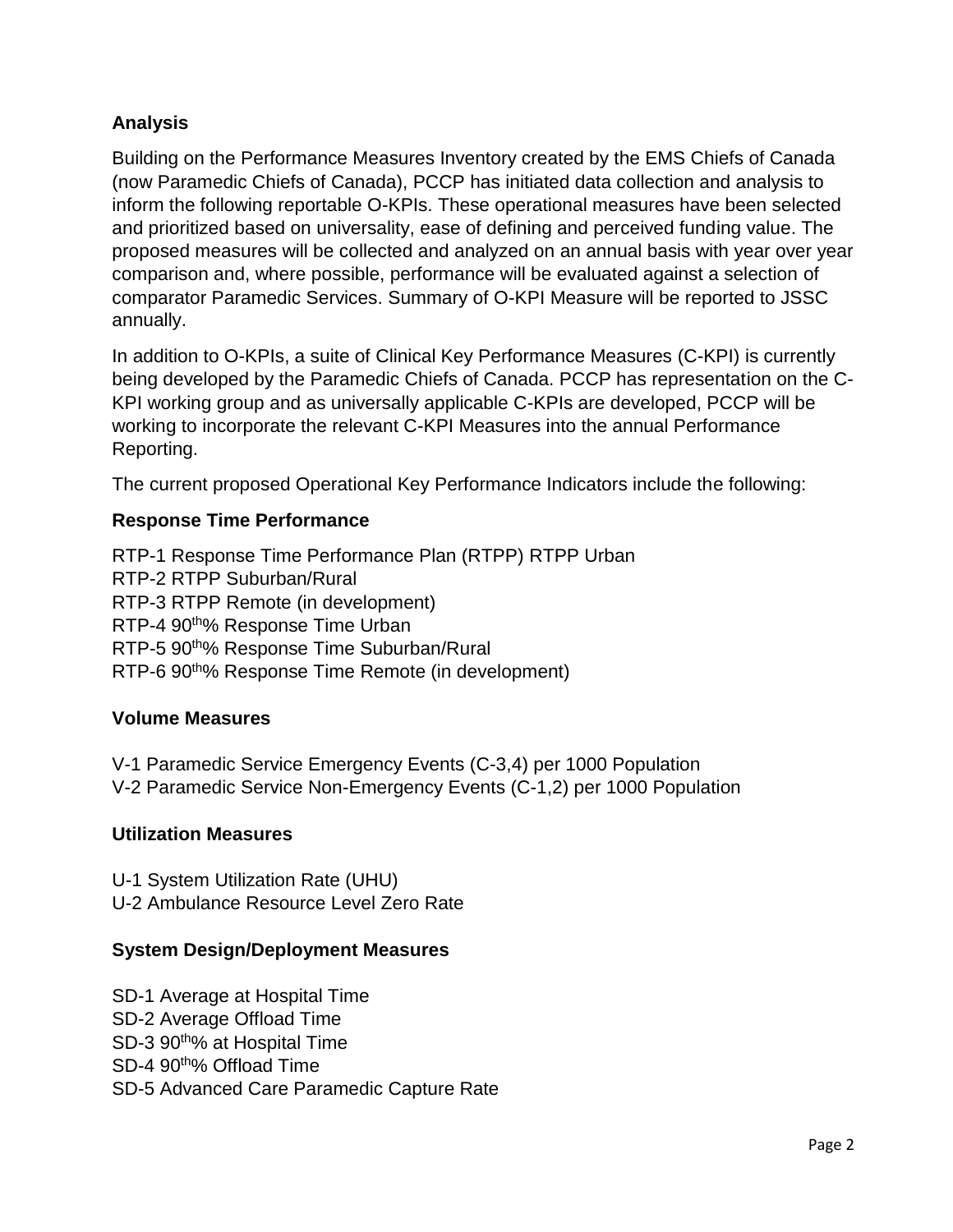## **Finance/Funding Measures**

F-1 Operating Cost per Capita F-2 Operating Cost per Event F-3 Operating Cost per Unit Hour

#### **Fleet Measures**

FL-1 Fleet Maintenance Cost per Kilometer FL-2 Vehicle Collisions per Kilometer FL-3 Fleet Operating Cost per Kilometer

## **Carbon Emissions Measures**

CE-1 Total Annual Fleet Carbon Emissions CE-2 Total Output per Response CE-3 Total Carbon Emissions per Capita

#### **Satisfaction Measures**

S-1 Complaints Received S-2 Customer Commendations Received S-3 Time for Complaint Investigation

## **Occupational Health & Safety**

OHS-1 Injury Frequency Rate OHS-2 Lost Time Injury Frequency Rate OHS-3 Average Lost Time Rate

#### **Human Resource Measures**

HR-1 Paramedic Practitioners per Capita HR-2 Advanced Care Paramedics per Capita HR-3 Paramedic Service Training Hours

#### **Financial Impact**

No additional costs are anticipated related to annual evaluation of KPIs. It is expected however that cost could be incurred related to development of data analytics through the current electronic patient charting software. This cost is expected to fall within the current PCCP budget.